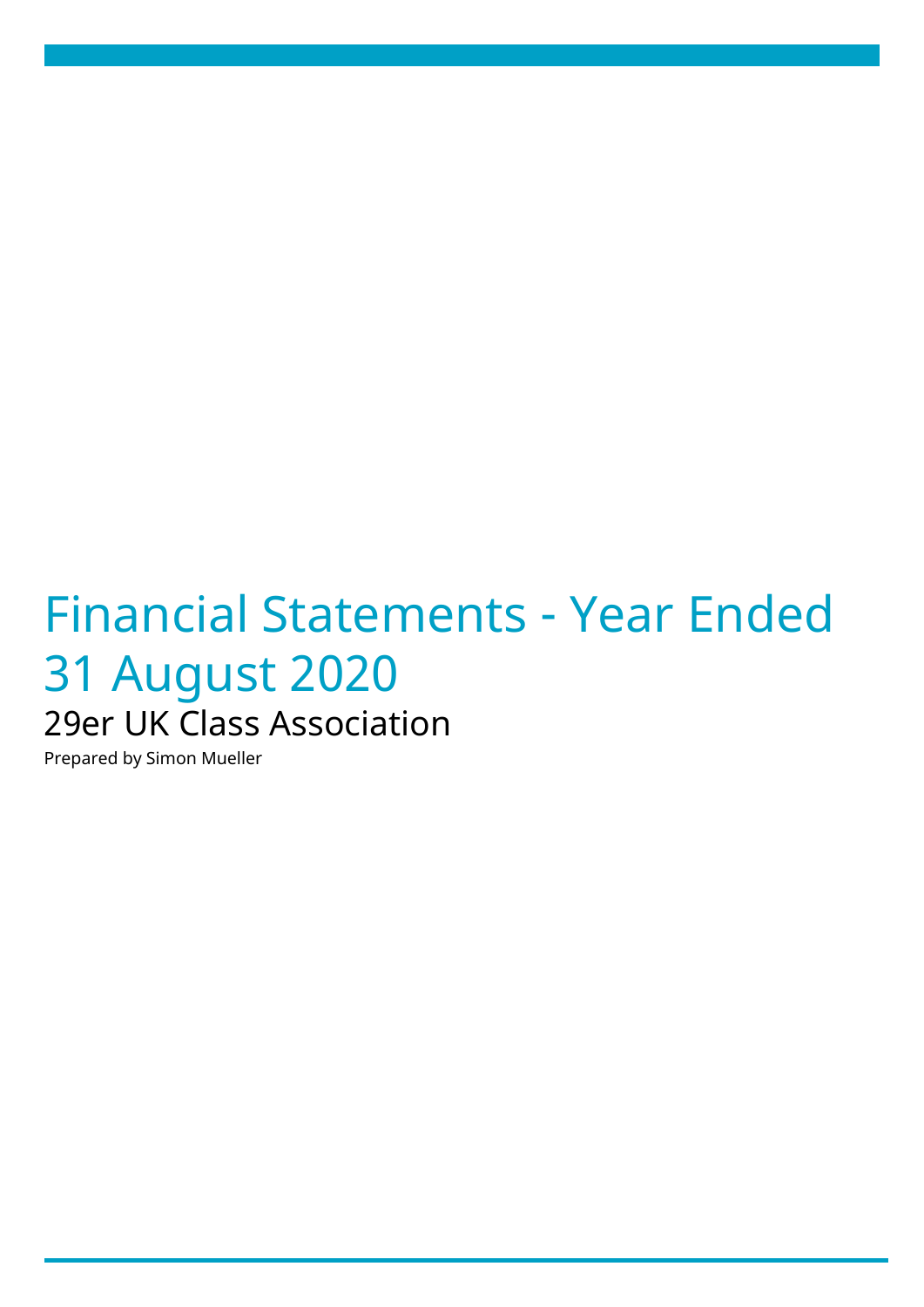## **Contents**

| <b>Profit and Loss</b> |  |
|------------------------|--|
| <b>Balance Sheet</b>   |  |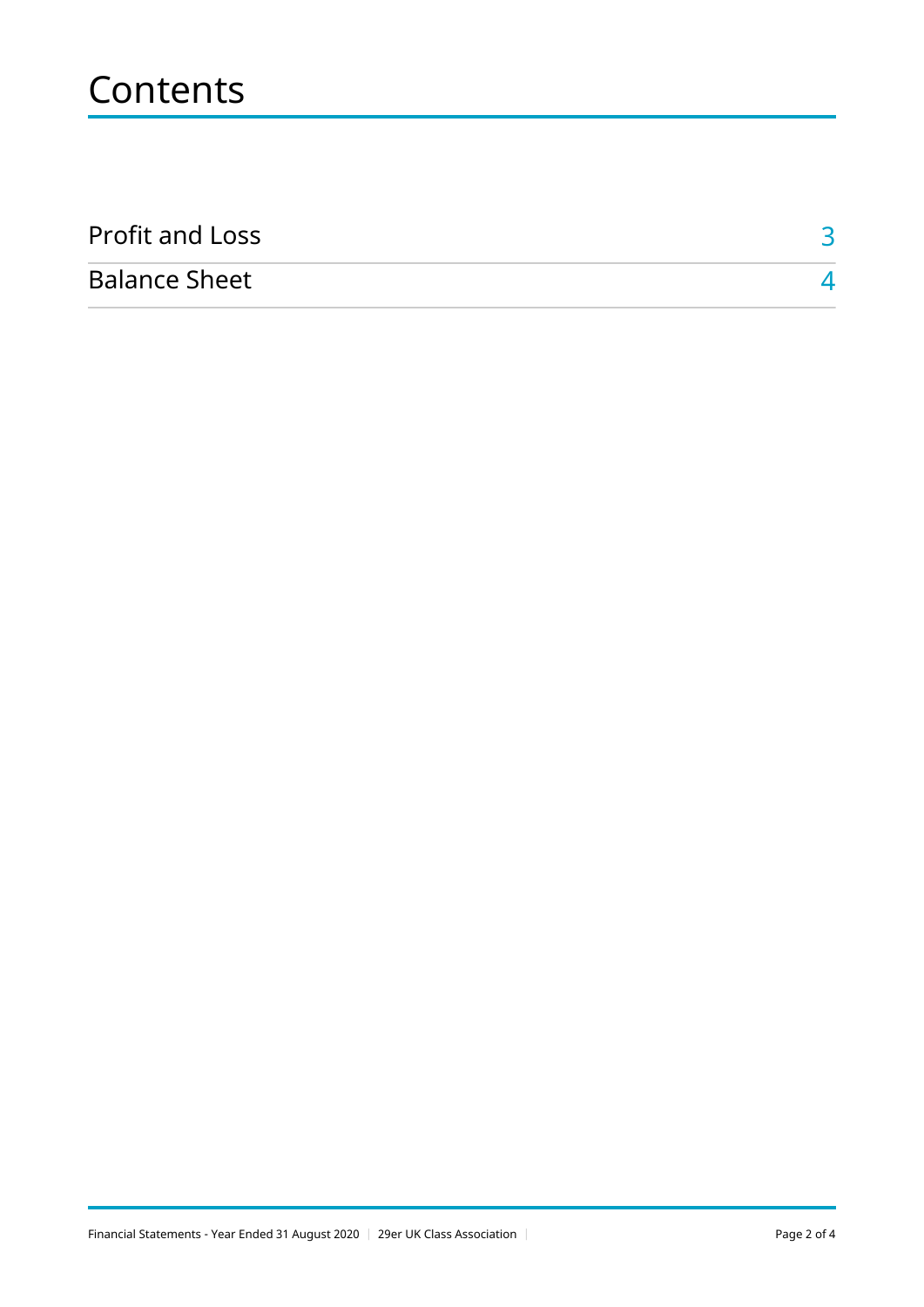#### <span id="page-2-0"></span>29er UK Class Association For the 12 months ended 31 August 2020

|                                 | <b>Aug-20</b> | <b>Aug-19</b> |
|---------------------------------|---------------|---------------|
| <b>Income</b>                   |               |               |
| Income - Bank Interest Received | 21            | 31            |
| Income - Events                 | 21,924        | 44,937        |
| Income - Grant                  | 9,500         | 1,458         |
| Income - Membership             | 7,439         | 5,210         |
| Income - Sponsorship            | 695           | 905           |
| Income - Training               | 30,945        | 27,430        |
| <b>Total Income</b>             | 70,524        | 79,971        |
| <b>Gross Profit</b>             | 70,524        | 79,971        |
| <b>Less Operating Expenses</b>  |               |               |
| <b>Administration Fee</b>       | 5,500         | 6,417         |
| Audit and Accountancy Fees      | 248           | 1,548         |
| <b>Boat Transport</b>           |               | 400           |
| Class ET Rib                    | 1,587         | 1,428         |
| clothing                        |               | 959           |
| Coach Fees                      | 16,072        | 26,289        |
| Coaches Expenses                | 7,793         | 2,937         |
| <b>Equipment Purchases</b>      | 845           |               |
| Insurance                       | 1,100         | 427           |
| <b>Internet Expenses</b>        | 724           | 1,429         |
| Miscellaneous Expenses          |               | 425           |
| PayPal Transaction fees         | 2,056         | 2,503         |
| PRO and Jury                    | 951           | 1,210         |
| Rib Hire and fuel cost          | 11,851        | 9,210         |
| Subscriptions                   | 130           | 125           |
| Trophies / Gifts                | 1,625         | 4,467         |
| Venues                          | 26,315        | 44,116        |
| <b>Total Operating Expenses</b> | 76,798        | 103,888       |
| <b>Net Profit</b>               | (6, 274)      | (23, 917)     |